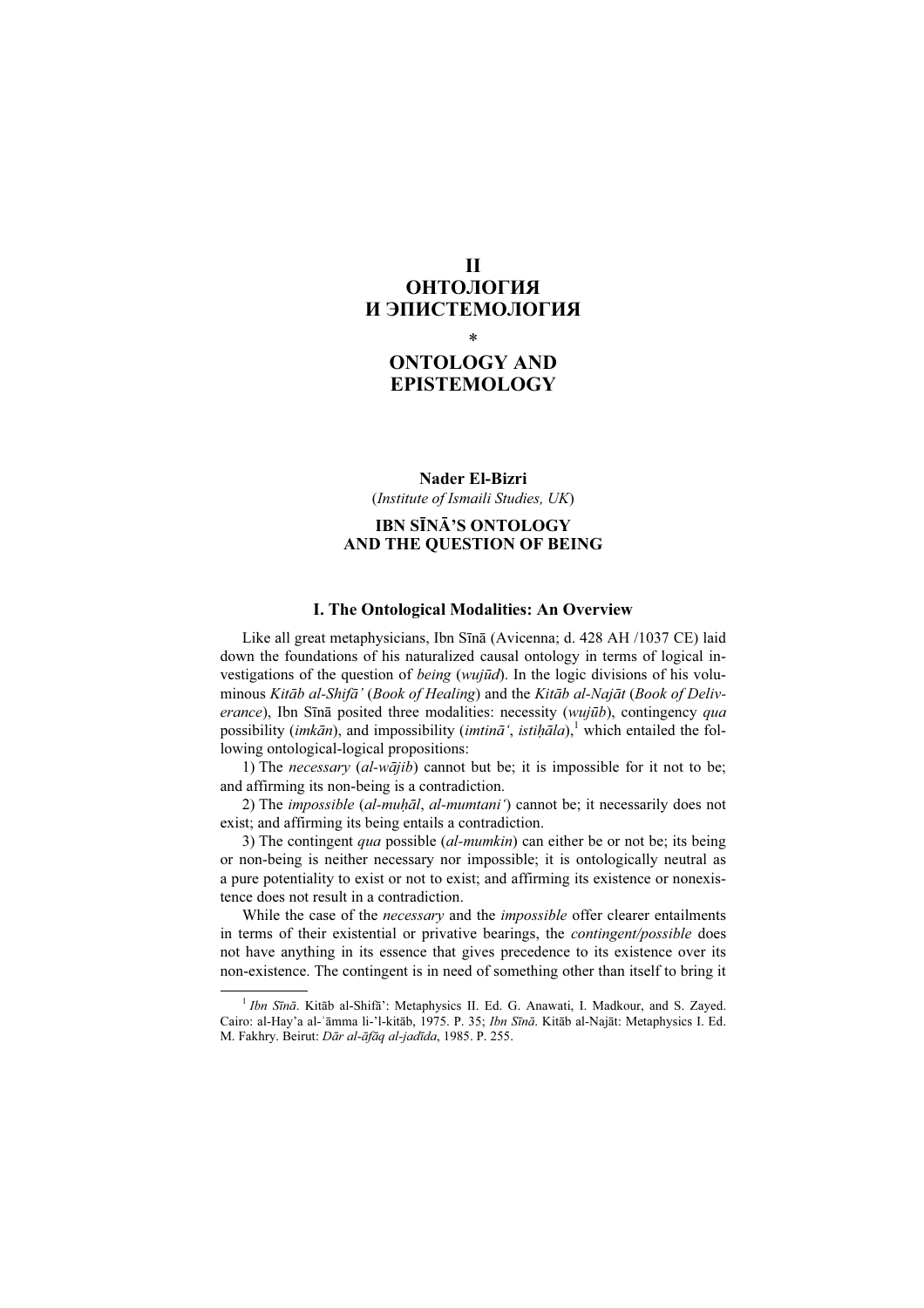from non-being to *being*; since it is mere potentiality *due-to-itself* (*bi-dhātihi*), and exists necessarily in actuality only due to something other than itself (bighayrihi).

A reflection on being in terms of necessity results in two differential ontological-logical modes of existing: that of the Necessary Existent due-to-itself (wājib al-wujūd bi-dhātihi), and that of the necessary existent due-to-somethingother-than-itself (wājib al-wujūd bi-ghayrihi); the latter being an actualized contingent that has been brought into existence as an effect of an existential cause  $(i$ lla wujūdiyya) that is prior to it, and is external to its essence. Ultimately, the necessary existent due-to-something-other-than-itself is brought into actualized existence by way of a continuous, finite, hierarchical grand chain of causation that connects it with the Necessary Existent due-to-itself. In an onto-theological prima facie account, one may precipitately hold that the Necessary Existent dueto-itself is conceptually derivable from a contemplation of the question of Divinity. When *being* is accounted for in terms of necessity *per se*, that which "necessarily is" gets posited *ontologically* (from a perspective on *being/existing*) as "necessary *being" qua* "necessary existing"; yet, *ontically* (from a perspective on beings/existents) it is grasped as "A Necessary Existent." However, this "Necessity of being/existing," or this "Necessary Existent," is ultimately self-sustained cum self-derived; in the sense that it necessarily exists due-to-itself. Consequently, the "Necessary" per se (al-wājib) is necessitated in a radically different ontological mode than the manner the contingent becomes necessary due to what is other than itself; namely, by being brought into existence by what is other, and continues to exist, or ceases to be, because of otherness (and due also to its inherent corruptive nature [fasād] as a generated being [muḥdath]). The metaphysical structure of a contingent is that of borrowed-granted being, which does not sustain the reasons of existence in its quiddity  $qua$  essence;<sup>2</sup> it is *mumkin* initself, wājib through-another.

#### II. Logical and Existential Impossibilities

Although Ibn Sīnā affirmed that the impossible cannot by necessity exist, it is nonetheless plausible to partially account for "impossibility" in conceptual and linguistic terms by way of evoking eclectic composites, which are akin to actual existents or mathematical postulated entities. For instance, a "round square" is an impossible existent that cannot be pictured, represented, or actualized; and yet, we could still comment on it from the standpoint of analytic *a priori* statements about "roundness" or "squares," which consequently lead us to reconfirm the conclusion that it is "impossible"! A "round square" has incommensurable prop-

 $2$  Avicenna Latinus. Liber de Philosophia prima sive Scientia divina I–IV. Ed. S. Van Riet, introduction G. Verbeke. Leiden: E. J. Brill, 1977. P. 72\*.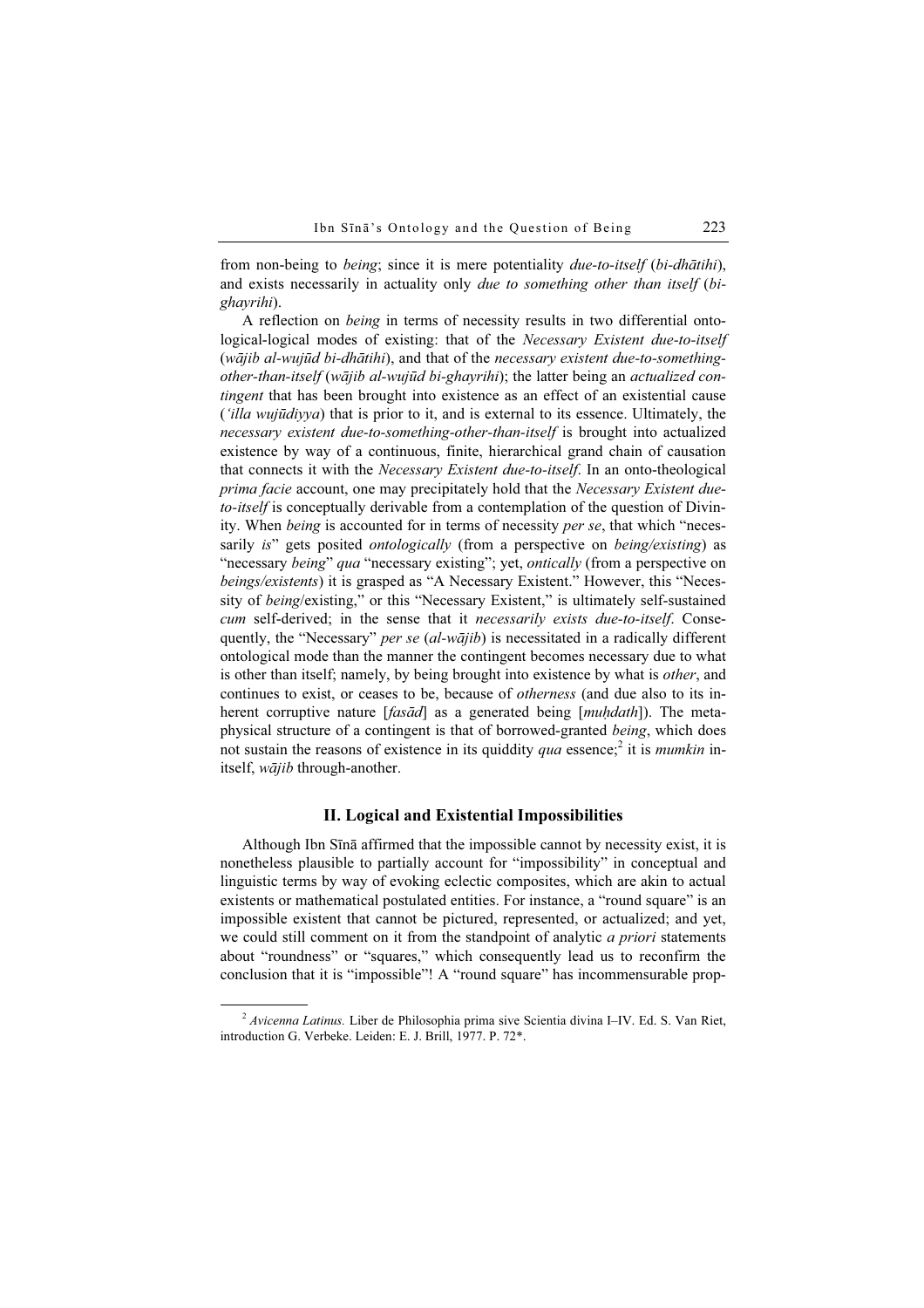erties that are respectively found in round and squared figures that are inherently incompatible in terms of the three-dimensional structure of (geometric and physical) solids, and are furthermore un-describable by way of perceptual determinants or geometric projections. And yet, an impossible, like a "round square," in its very privative existential absence and non-realization, may still point to some sort of *presence*, though as a negating indeterminateness. It therefore points to "naming" a counter-analytic "non-entity," which refers to incongruent properties, whose existence in a unified structure cannot be affirmed by its very definition. This impossible being may still be addressed, or quasi-qualified, in terms of certain incoherent linguistic expressions, and borrowed incommensurable predicates, to refer to a "contradiction in terms." The "round square" is an impossible being in the logical-analytic sense of impossibility.

A "unicorn" is another nonexistent, which belongs to a class of impossible beings that share some family resemblance with actual existents. The unicorn, which is pictured as a horse that has wings and a horn, does not exist in actuality, though, as fictional being, it is imaginable and can be represented, while also believing that it is a nonexistent based on what we know about existents by experience, habit, reflection, definition, and available natural and exact sciences. Nevertheless, in case a distinction can be drawn herein, we could assume that a "unicorn" is not a "logical impossible," like a "round square," but is rather an "existential impossible." Even though it is implausible, and, at best, most improbable, that a "unicorn" may ever exist (given that its very existence may violate the most probable of the biological laws), its being would not entail a logical impossibility. From the viewpoint of "possible-worlds" semantics, a unicorn may exist in spite of what is concretely the case in the actual life-world, without violating the principles of logic. However, an analytic impossibility, like that of the "round square," goes against the rules of logic and mathematics due to the definitions we have of the circle and the square. In this sense, impossibility may be a logical impossibility or an existential one; and this distinction is itself respectively paralleled by the fundamental difference between the laws of logic from one side, and the most probable empirical generalizations we make about the patterns of nature, on the other side. In spite of all of these dimensions, which we confront when addressing the modality of impossibility, we assert that the impossible is what cannot exist by way of logical determinations or existential attestations.

#### III. Causation in Ontology

Rethinking Ibn Sīnā's modalities of being leads us to account for the workings of the principle of causation in his ontology. Unlike necessary being and impossible being, which are not united with a cause, contingents depend on causation in being brought forth into existence and in continuing to be sustained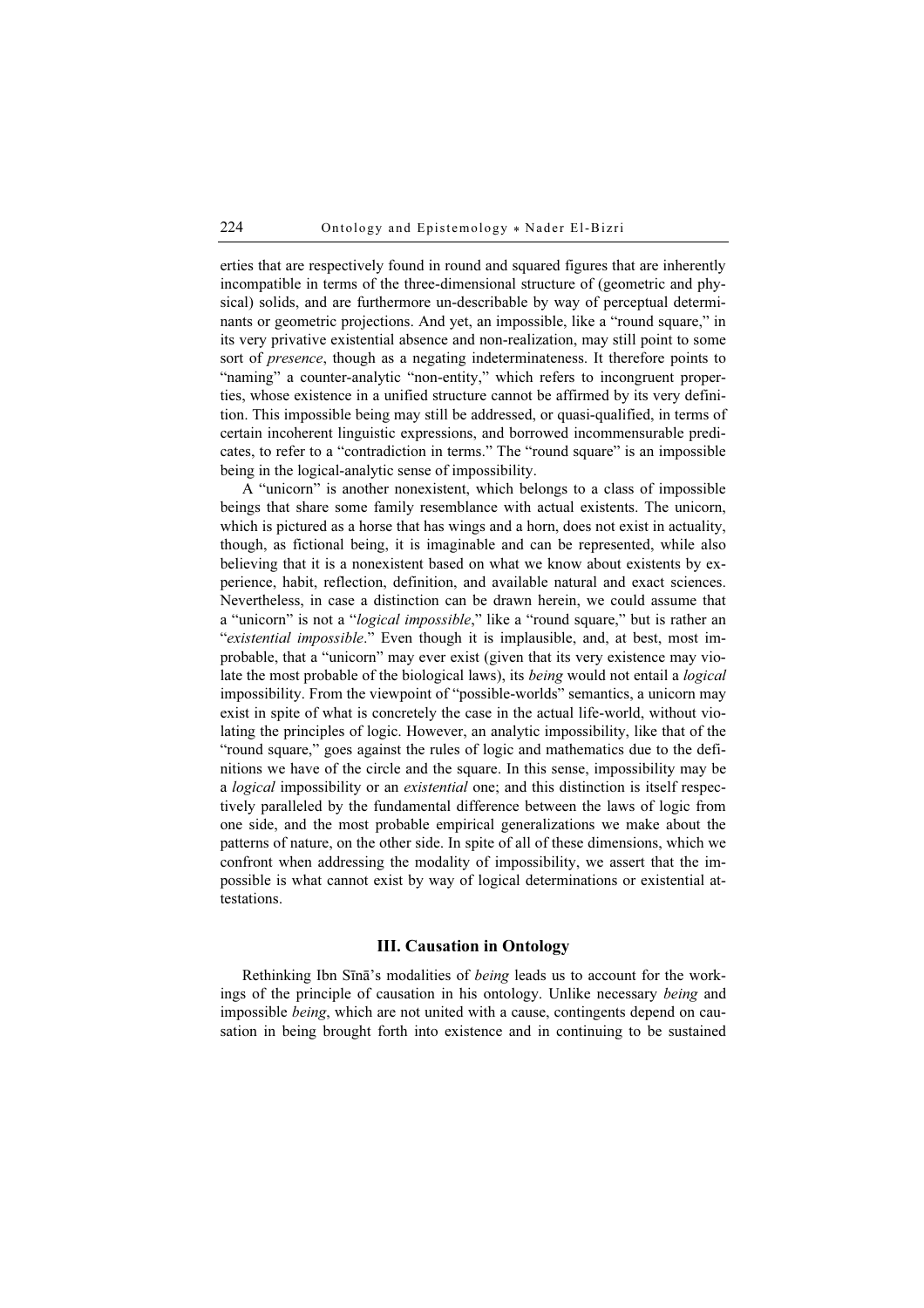within it.<sup>3</sup> We may in this context establish a nuance between generation and preservation; namely between what causes something to exist, and what sustains it in existence.<sup>4</sup> What is generated and brought into existence, by virtue of something else other than itself, is also in need of *another* in order to subsist in its own being, which is essentially marked by becoming, and destined to corruption. In actualization, the realizing external cause is itself brought from a state of potentiality into a state of actuality by way of bringing forth its receptive effect. Any existing entity, for which existence is not intrinsically necessary, is contingent in itself,<sup>5</sup> and a contingent would not exist in actuality unless it gets realized as a necessary effect of an existential cause that is other than itself. This is the case, given that the cause of an existent entity is that which is other than it; and a cause *qua* cause is *what it is* by virtue of letting an effect emerge out of it by necessity. However, a stress on the necessary connection between an effect and its cause invites the positing of Occasionalist counterarguments with regard to creation, as well as enabling a skeptical penchant concerning induction,  $\overline{6}$  along with the assertion of dependency conceptions in reference to an ever-sustaining emanation *(al-sudūr; al-fayd)*. A conception of contingency in relation to causality relies on the continual intervention on the part of causes to support the actualization of their effects. Ultimately, something is always dependent on what is other than itself in order for it to be or not to be. In this sense, Ibn Sīnā posited "The Necessary Existent due-to-Itself" (wājib al-wujūd bi-dhātihi) as the sustaining ontological-cosmological source, ground, and telos for all existents, which reflects a causal nexus of analogical gradation in the intensity of the participation in being and reality.<sup>7</sup> This relationship between the One and the many (unity and manifoldness) does not necessarily entail that being is the common denominator of all beings as their overarching genus, or that the meaning of "being" is equivocal. Being is one, and it applies to the Aristotelian categories, to substance, and, in a posterior analogical order, to accidents.<sup>8</sup>

 $3$  *Ibn Sīnā*. Dānish Nāmeh (Metaphysica of Ibn Sīnā). Trans. Parviz Morewedge. New York: Columbia University Press, 1973. P. 50.

 $\frac{4}{5}$  *Ibn Sīnā*. Dānish Nāmeh. P. 52. 5 *Ibn Sīnā*. Dānish Nāmeh. P. 48.

 $6$  This matter is best exemplified in the critique that al-Ghazali advanced in his Tahāfut alfalāsifa (The Incoherence of the Philosophers), particularly in the  $17<sup>th</sup>$  discussion of the physical sciences part, which centered on doubts raised in reference to the necessary connection between causes and effects that is reminiscent of what we attest centuries later with David Hume's interrogation of the justification of induction. See: al-Ghazālī. Tahāfut al-falāsifa (The Incoherence of the Philosophers). Trans. Michael Marmura.  $2^{nd}$  ed. Provo, Utah: Brigham Young University Press, 2000. P. 166–177.

<sup>&</sup>lt;sup>7</sup>*Ibn Sīnā*. Dānish Nāmeh. P. 76.<br><sup>8</sup> Goichon A.-M. La philosophie d'Avicenne et son influence en Europe médiévale. 2<sup>nd</sup> edition. Paris: Librairie d'Amérique et d'Orient, 1984. P. 24–27.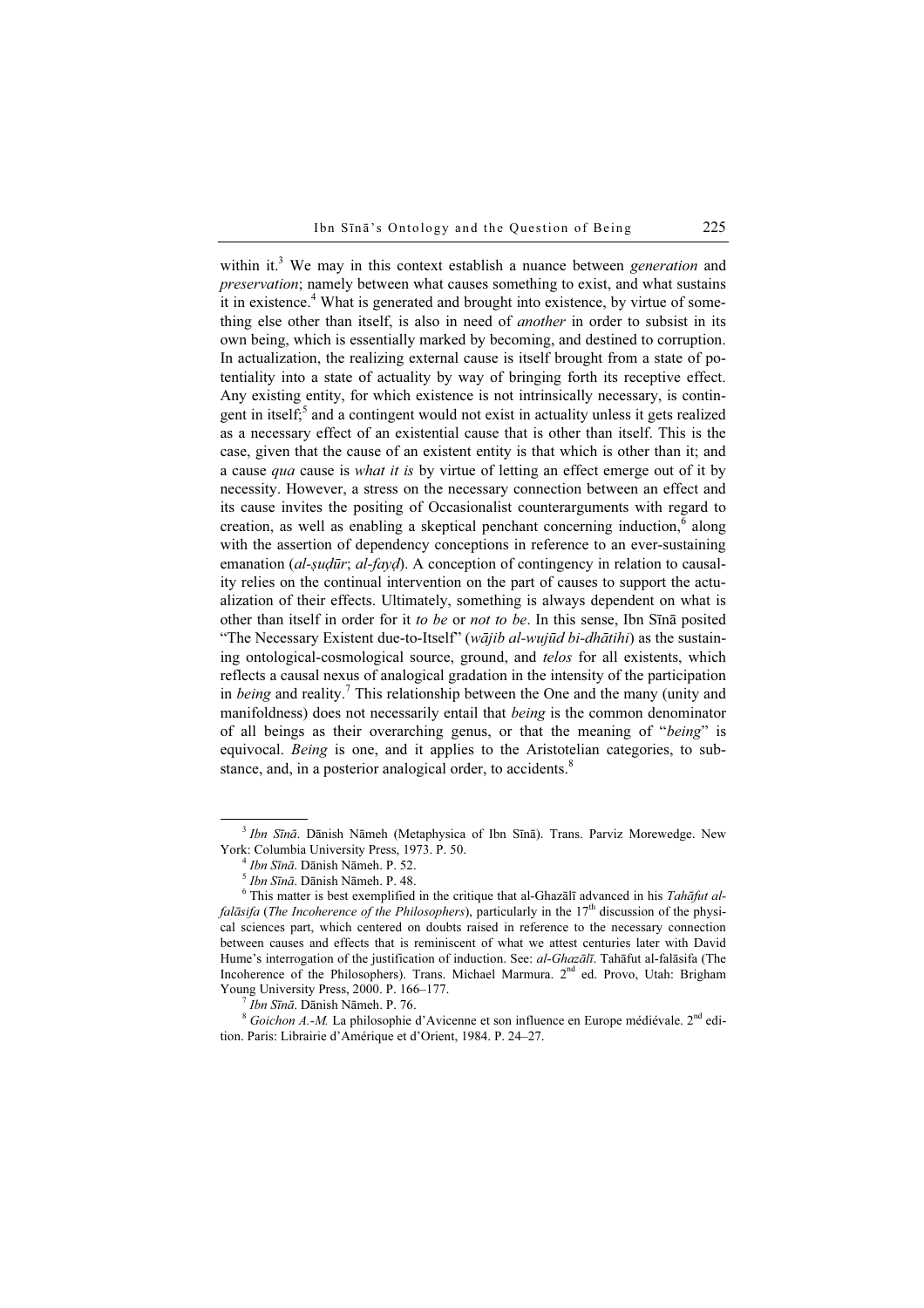#### IV. Actuality and the Metaphysics of Production

Based on Ibn Sīnā's causal explications, it can be claimed that the quiddities of existents are unworthy of being, if and only if abstracted from the Necessary Existent due-to-Itself. Accordingly, a quiddity (māhiyya) that is separated from its relation with the Necessary deserves "non-being";<sup>9</sup> a contingent removed from the existential causal chain would not be; given that, in-itself, a contingent has an indeterminate relation to being or non-being. Existing is thus actualized against the horizon of production in terms of a causal metaphysics of presence qua actuality. Existence is thus external to the substantial structure of beings, and their essence is not inclusive of their *being*. Existence is an *event* that happens to the essence of a thing, while this happening *cum* eventuality gets elucidated in cognitive and intellective terms by way of causal naturalized explanations. Yet, there cannot be a cause of a cause *ad infinitum*;<sup>10</sup> given that the causal nexus is not circular and self-referential due to its inherent complexity. The One is thus posited in cosmological terms as the Primary Principle of the All!<sup>11</sup>

Ibn Sīnā's line in thinking seems to be determined within the horizon of an Aristotelian conception of the movement of  $\dot{\epsilon}$ νέργεια (*energeia*; actuality); as implied by the Arabic  $fi'$ , with the thrust of its transmission and transmutation into Latin as *actus* or *actualitas*. In parallel, the sense of  $\delta \nu \alpha \mu \nu \varsigma$  (*dunamis*; potentiality), the Arabic quwwa, is metamorphosed into the Latin potentia. Furthermore,  $\phi$ νόσις (*phusis*; nature), the Arabic *tab'* or *tabī'a*, as movement from  $\delta$ ύναμις into ένέργεια (from potentiality into actuality), is assimilated in Latin as natura; namely, as a mode of realizing a presence by way of turning a mere aptitude into an activity, which facilitates the onto-theological converging of being with the Divine.

#### V. The Eternity of the World?

Thinking about the subtle existential entailments of necessity, the Arabic expression "wājib al-wujūd" is usually rendered (ontically) as "A Necessary Existent," and, occasionally it is ambivalently interpreted (*ontologically*) as "Necessary Being [Existing]"; whilst literally meaning: "that whose existence [or being] is necessary." However, rather than merely entailing the existence of an Absolute Deity, the appellation "wājib al-wujūd" points also to a neuter uncanny sense of "being" (wujūd) that is ontologically different from that of "a being" (mawjūd).

In cognitive terms, Ibn Sīnā's "Necessary Existent due-to-Itself" (wājib al-wujūd bi-dhātihi) is not prior to being nor is it beyond it! The Necessary rather figures in an epistemic anteriority with respect to *being* and to *necessity*,

<sup>&</sup>lt;sup>9</sup> Avicenna Latinus. P. 73\*–74\*; Goichon. La philosophie d'Avicenne. P. 50. <sup>10</sup> Ibn Sīnā. Kitāb al-Shifā': Metaphysics II. P. 327–328, 340. <sup>11</sup> Ibn Sīnā. Dānish Nāmeh. P. 59.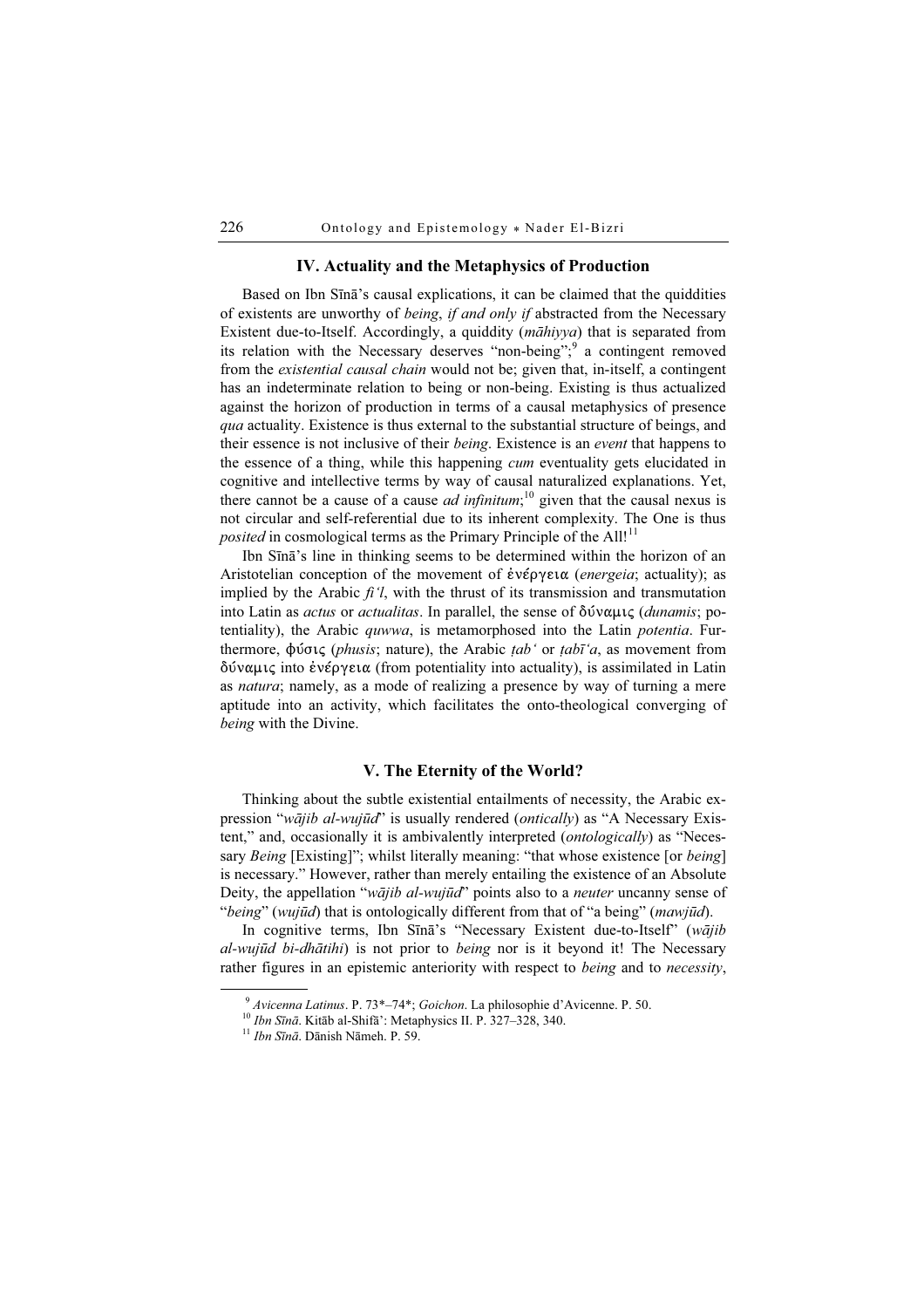as a modal derivative. This view preserves to being its logical, ontological, and epistemic priority cum principality as what is encountered in the mind with immediacy; given that the notion of a "Necessary Existent" is not self-evident, but is rather derived from the *necessity* of *being*.<sup>12</sup> Metaphysics does not thus begin with the "Necessary Existent due-to-Itself" modality as its primitive term, rather this appellation, and what it entails, both get unveiled in the course of an ontological inquiry.<sup>13</sup> Yet, this does not simply imply that we exclusively undertake demonstrative proofs with respect to the "Necessary Existent due-to-Itself"; nor does this entail that a refutation of the ontological idea of a "Necessary Existent" results in a rejection of the notion of "Divinity."<sup>14</sup>

From a cosmological perspective, the "Necessary Existent due-to-Itself" entails the existence of the world by way of undiminished emanation, insofar as its conception (as "Necessary Existent") essentially contains the concept of the world.<sup>15</sup> Ibn Sīnā's onto-theology and theosophy is thus characterized by "naturalness."<sup>16</sup> Unlike the dialectical systemic theologians, *al-mutakallimūn* (the exponents of Kalām), who tacitly influenced some aspects of his "thesis of contingency," Ibn Sīnā did not reach a point where he would sacrifice the idea of "nature" in view of positing a purely creationist theory ex nihilo. It is therefore the case that the existence of the world is implied in the existence of "the Necessary"; albeit, by way of the causal dialectical structure of emanation, wherein the world and all inner-worldly beings are contingents in themselves and necessary due to what is other than themselves. In onto-theological terms, Ibn Sīnā seems to have indeed established a successful isomorphic synthesis between what may be referred to as the Neo-Platonized (quasi-Aristotelian) "metaphysics of necessity" and a Kalām "theology of contingency."<sup>17</sup> The eternalist-emanationist "thesis of necessity" implies natural determinism, while thinking that the nonexistence of the world is conceivable without entailing self-contradiction belongs to a creationist "thesis of contingency". Ibn Sīnā upheld both positions, with isomorphism, by way of grasping the world as co-eternal with the One, due to the inevitability of the processional effusing nature of emanation, while affirming that the world was *contingent-in-itself / necessary-through-another*. Conse-

<sup>&</sup>lt;sup>12</sup> Refer to Michael Marmura's contribution to the *Metaphysics* section under "Ibn Sīnā" in *Encyclopaedia Iranica*. Vol. III. Ed. E. Yarshater. London: Routledge, 1989. P. 75.

<sup>&</sup>lt;sup>13</sup> Morewedge P. Islamic Philosophical Theology. Albany: State University of New York Press. 1979. P. 191–192.

<sup>&</sup>lt;sup>14</sup> Ibn Sīnā. Kitāb al-Shifā<sup>'</sup>: Metaphysics II. P. 354. Regarding Ibn Sīnā's version of the ontological argument, and the scholarly debates around it, along with his cosmological proofs, see: Goodman L.E. Avicenna. London: Routledge, 1992. P. 64; Morewedge. Islamic Philosophical Theology. P. 188–222.<br><sup>15</sup> Morewedge. Islamic Philosophical Theology. P. 210–211.<br><sup>16</sup> Houben J.J. Ibn Sīnā and Mysticism. Calcutta: Commemoration Publication 1956.

P. 207, 217–221.<br><sup>17</sup> Refer to: *Goodman*. Ibn Sīnā. P. 61–83.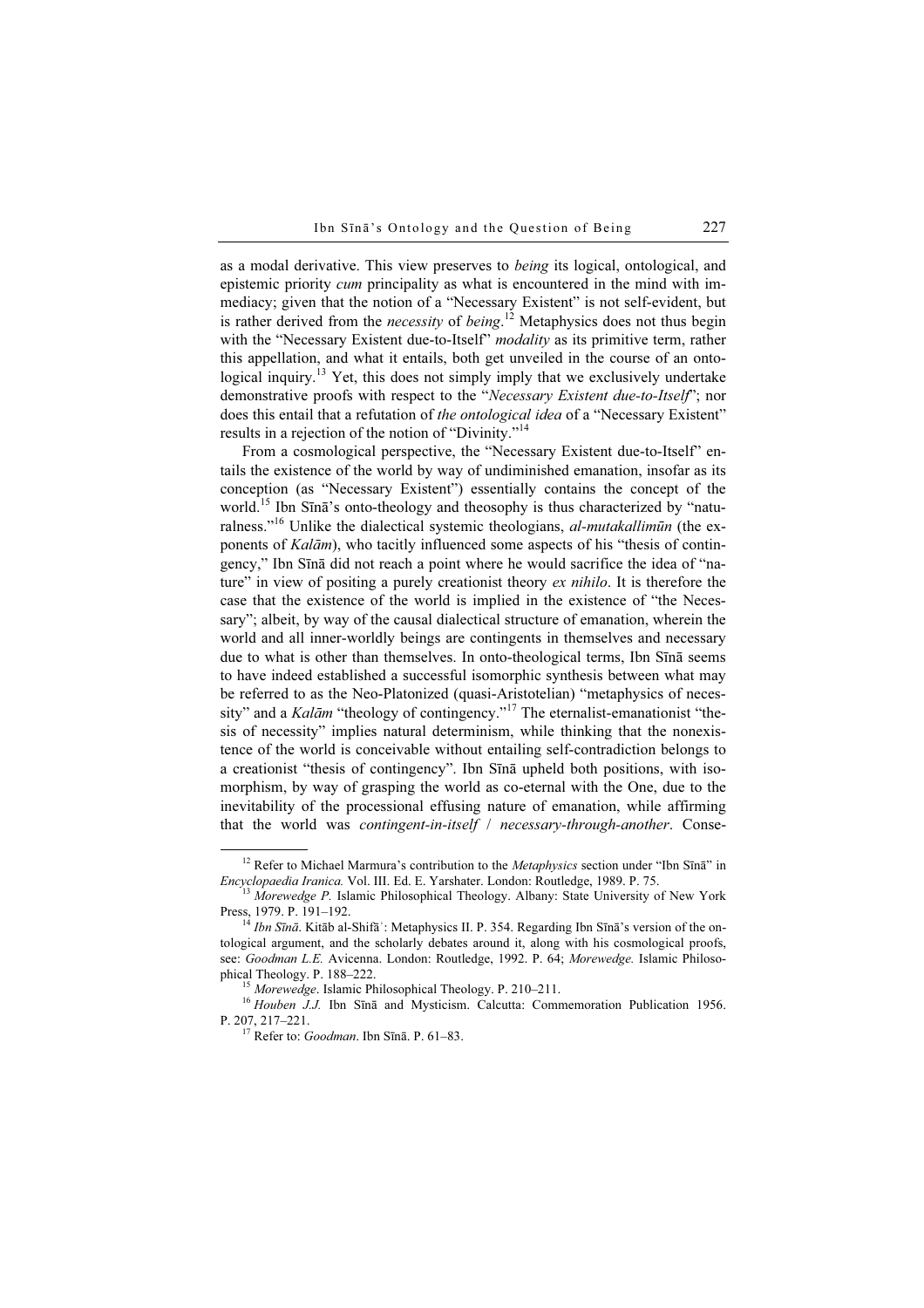quently, the nonexistence of a *contingent-in-itself* / *necessary-through-another* is conceivable without entailing a contradiction. This is the case insofar as the One is conceived as being the ever-sustaining cause of the existence of all existents, not just as what generates them, but as what also lets them subsist in *existence*, and calls for their return by way of effecting their potential self-perfection in the intensification of their participation in being. In this sense, there is an ontological difference between what we might call: necessity-due-to-itself/absolute necessity, and the derived *necessity-due-to-another/relative necessity*. Even if everything is contingent, the patterns of nature are not arbitrary, rather necessary through their causal connections.

#### VI. Necessary Being

Ibn Sīnā clearly asserted that the Necessary Existent due-to-Itself is "One and Only" (wāḥid aḥad), and he argued that there cannot be more than one "Necessary Existent due to Itself" without having *differentia* (*fasl*) that allows one *Exis*tent to be distinguished from another. In case there is more than one Necessary Existent that is Necessary due-to-Itself, then these proclaimed Necessary Existents would need to be separated by what is external to them as *differentia*. And yet, this entails that they would not be necessary due to themselves, given that they depend on differentia to separate them from each other. Each will then be necessary-due-to-itself and necessary-due-to-another, which does not hold following the logic of non-contradiction. We perhaps could then argue that this problem may be resolved through dialectical methods that account for what is determined in itself as contrasted with what is determined by what is other than itself. Yet, even a dialectical account does not allow for the simultaneous occurrence of the determination of something due to itself with a concurrent determination of that thing due to what is other than itself. After all, it is logically problematic to assert something while at the same time refuting it ( $p \land \sim p$ ), unless we adopt the quasi-logic of ambiguity, which does not obey the logic of noncontradiction, and yet, its utterances would not be within the provenance of *logos* but are rather inscribable within the narratives of *mythos*! Moreover, there cannot be more than one Necessary Existent due to Itself; given that the Necessary Existent due-to-Itself cannot be accounted for in terms of a talk of genus, species, differentia, substance, accident, description, or definition. The ontological truth of the Necessary Existent is that it is: "What Necessarily Exists due-to-Itself," and is not united with anything other than *Itself*. Furthermore, in its Oneness and Unity, the Necessary Existent is not "One" as a number since it is beyond the arithmetic of numbers; and in this, its necessity of being is only for Itself and not shared with anything other than Itself. Unlike all beings, it is not conditioned by time nor does it have temporality as its ontological horizon. After all, every *nec*essary existent due to something other than itself is temporal in the sense that it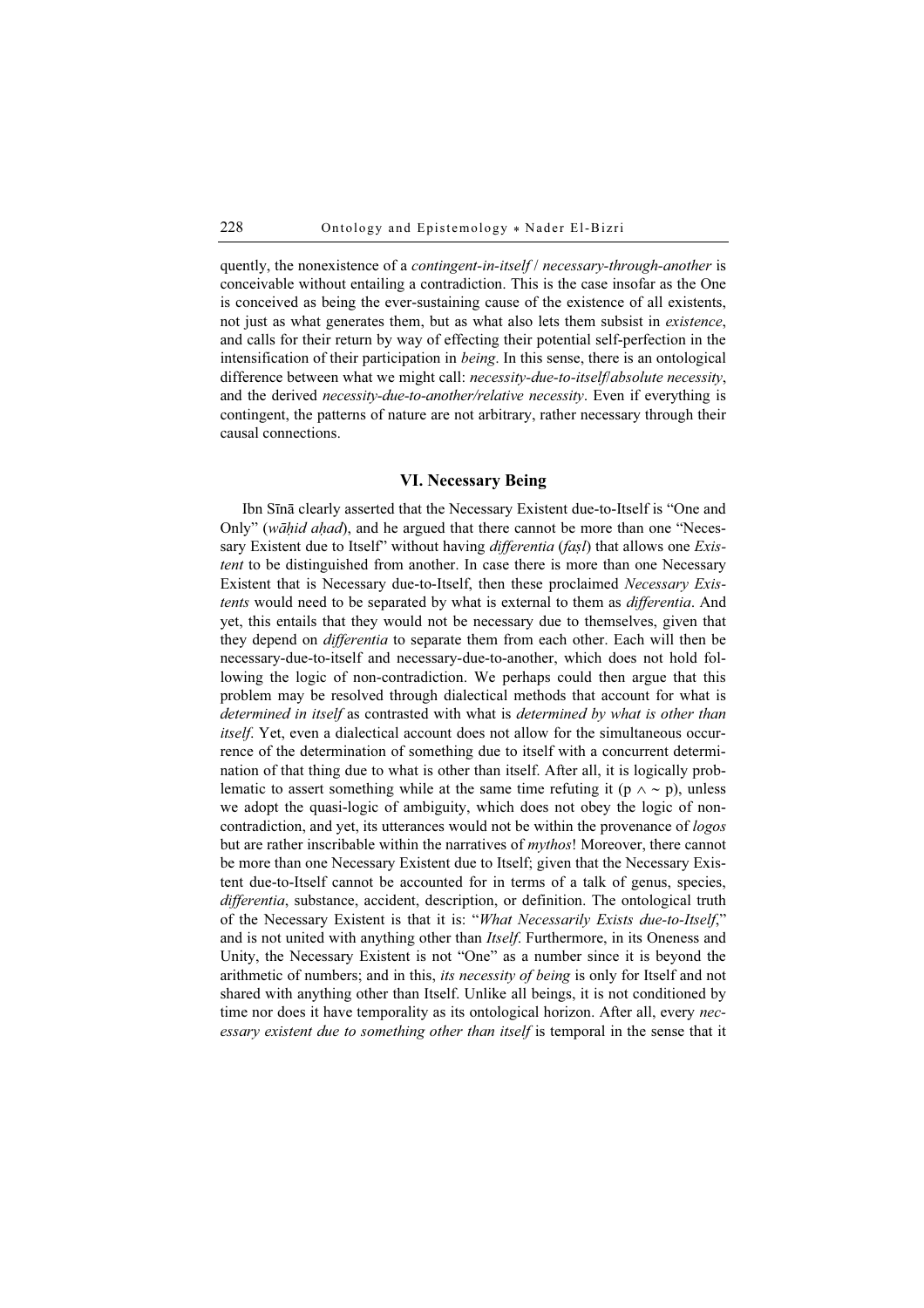exists "during a certain time" and "not in another."<sup>18</sup> As for the Necessary Existent per se, it is beyond this determination; it is perfect and simple,<sup>19</sup> while its unity is presupposed in reality and in conception in the mind. Ultimately, the necessity of being of the "Necessary" self-shows existing as being an advantageous happening.<sup>20</sup> "Everything that exists desires its perfection" through the unfurling of an "ontological love" (*un amour ontologique*),<sup>21</sup> by virtue of which every being exists for its source and tends to return to it. With this turn in thinking, Ibn Sīnā's account of the question of being moves away from the domain of metaphysica to that of a mystical inclination in *philosophizing* that perhaps starts to leave the Peripatetic Greek tradition behind.<sup>22</sup>

## VII. Essence and Existence: Overcoming "Ousiology"

Being that which has no quiddity/essence (lā māhiyya lahu), Ibn Sīnā's "wājib al-wujūd bi-dhātihi" overcomes Aristotle's  $o\dot{o}o\dot{o}a$  (ousia; substantia/essentia; jawhar). His metaphysics thus moves away from an  $o\dot{o}o\dot{o}a$ -based ontology (namely, "ousiology"), whilst also diverting from the essentialist lines in thinking. With Ibn Sīnā, being is not reduced into something other than itself, be it substance or essence. After all, that which has no essence other than existence is not a substance. Tellingly, this shows that the "Necessary Existent due-to-Itself," is not a substance (jawhar;  $o\dot{o}o\dot{o}a$ ), and whatever possesses an essence other than existence, namely every contingent existent, may be a substance.

If it were the case that existence is external to the essence of the [Aristotelian] categories, then the Necessary Existent *per se* is not any category, and this is asserted as such in terms of saying that the Essence of the Necessary Existent is its Existence. In a prima facie account of Ibn Sīnā's metaphysics, and based on some dominant modern commentaries on his ontology, it is polemically held that the Existence of the Necessary Existent due-to-Itself is simply none other than its Essence, and that its Essence is its Existence.<sup>23</sup> Such interpretation contributes to the construal of Ibn Sīnā's metaphysics as being that of essentialism (classically,

<sup>&</sup>lt;sup>18</sup> Ibn Sīnā. Dānish Nāmeh. P. 43–47.<br><sup>19</sup> Ibn Sīnā. Kitāb al-Ishārāt wa-'l-tanbīhāt. Vol. III. Ed. S. Dunya. Cairo: Dār al-ma<sup>*'*</sup>ārif,

<sup>1960.</sup> P. 65. <sup>20</sup> Ibn Sīnā. Livre des directives et remarques. Ed. and trans. A.-M. Goichon. Paris: Vrin, 1951. P. 353.

 $21$  Gardet L. La connaissance mystique chez Ibn Sīnā et ses présupposés philosophiques. Cairo: Institut Français d'Archéologie Orientale du Caire, 1952. P. 37, 67.<br><sup>22</sup> Ibn Sīnā. Risāla fī 'l-'ishq // Mehren M. (ed.). Traités mystiques d'Avicenne. Leiden:

Brill, 1894. P. 2–3.<br><sup>23</sup> I argued elsewhere that Ibn Sīnā's ontology does not amount to being an essentialist on-

tology. See: El-Bizri N. Avicenna and Essentialism // Review of Metaphysics 54 (2001). P. 753–778.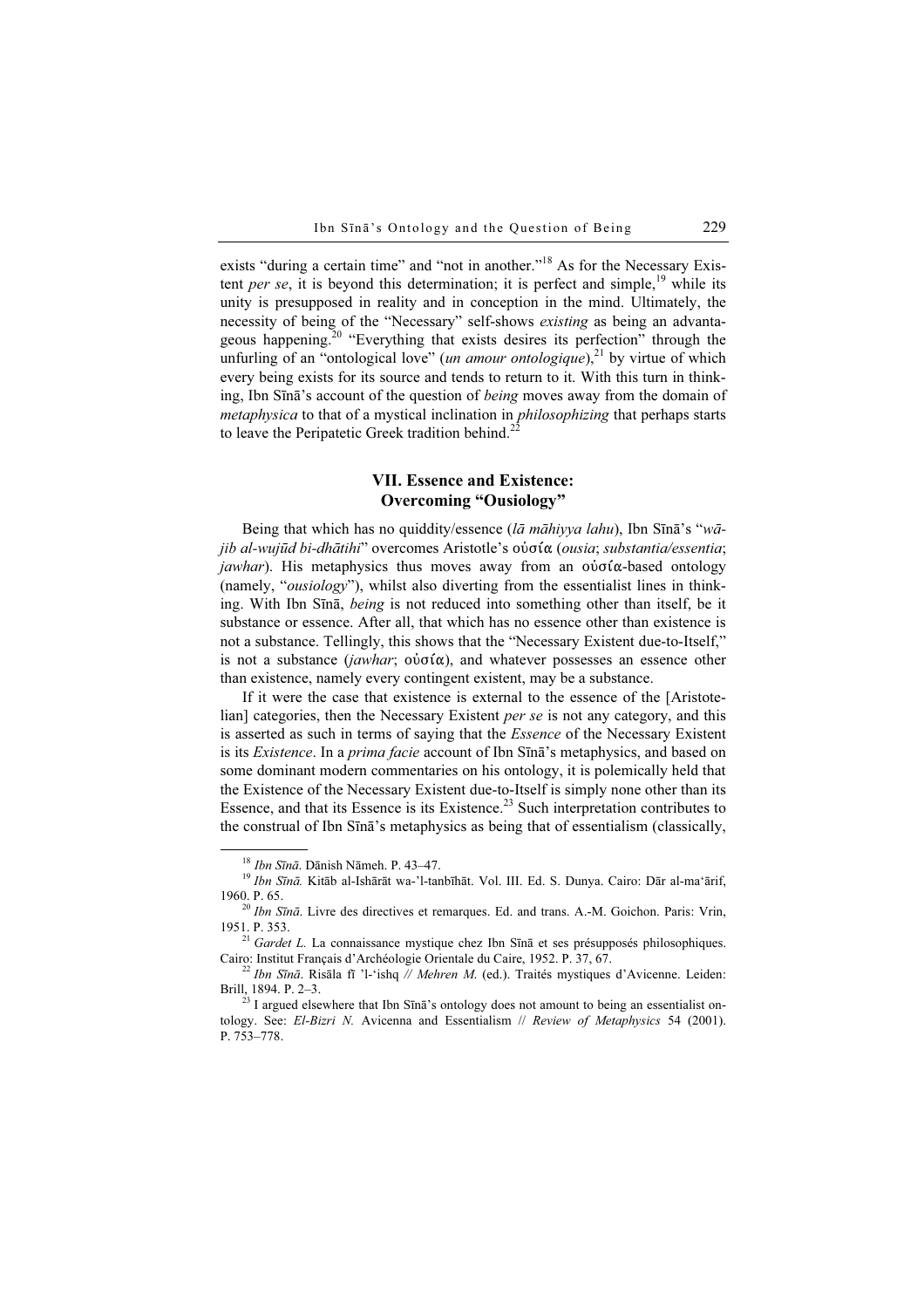as an "ousiology"), which implies that his thought reduces being into something other than itself as essence or substance. However, a more careful reading shows that the "Necessary Existent due-to-Itself" has no quiddity/essence and that *it is* what it is due to Its-Self (dhātihi), and due to nothing else other than Its-Self. Being that which has no quiddity or essence, we would not simply say that The Necessary Existent due-to-Itself has no essence but existence; for, the Necessary Existent due-to-Itself is what it is due to its-Self (its-dhātihi). Based on this, Ibn Sīnā's thought about being does not get readily reduced to the order of "essentialism" that transmutes being into essence, and would consequently be oblivious of the fundamentality of the question of being.

Ibn Sīnā held that being qua being (al-wujūd bi-mā huwa wujūd) reflects the most general encounter in the mind, without definition (hadd) or description (rasm), and that it cannot be readily accounted for in terms of quiddity *qua* essence (māhiyya), given that it is neither genus (jins) nor differentia (fasl). Consequently, *being* and beings were not posited by him as being different species that are subsumed under an overarching genus.

Ibn Sīnā's thought about being overcomes the unfolding of Aristotle's ousiology within the course of development of history of mediaeval metaphysics. This matter becomes clearer by addressing Aristotle's *Metaphysics* and the way it advanced ontology as an inquiry into *being* qua *being*:  $\ddot{\text{o}}v \text{ for } h\ddot{\text{e}}$  on]. And yet, despite investigating  $\delta v \hat{\eta} \delta v$  (*being qua being*), an *onto-theological* turn is already attested with Aristotle's conception of metaphysics as theology. Nonetheless, a new foundational phase in metaphysical thinking arises with Ibn Sīnā's systemic conferral of autonomy to ontology from the determinants of theologytheosophy in investigating the question of *being*.

Aristotle enunciated that the dealing with "beings in the primary sense" leads any inquiry to what "all other beings are referred back to," namely  $o\dot{o}o\dot{o}a$  (substance).<sup>24</sup> Based on this reading, everything that is (namely, all that is assumed under the categories) shows that "first being" is  $o\dot{o}o\dot{o}a$ ; and what "is" in the primary sense is  $o\dot{v}\sigma\acute{\alpha}$  (*Metaphysics*, 1028a 13ff.). For, substance is herein said to be primary in definition, knowledge, and time. The longstanding metaphysical question: "what is that which is?" namely "what is being?" is thusly reducible to the question: "what is substance?"<sup>25</sup> This is the case, even though the distinction between essence and existence is hinted at with ambivalence in the Aristotelian tradition in terms of thinking about what is intended from the saying:  $\tau$ óðe  $\tau$ í (tode ti; the "thisness" of a present extant thing, as "singularity in identity"),  $^{26}$  in

 $24$  Heidegger M. Aristotle's Metaphysics, IX 1-3: On the Essence and Actuality of Force. Trans. Walter Brogan and Peter Warneck. Bloomington, Indianapolis: Indiana University Press. 1995. P. 2: *Aristotle*. Metaphysics. Ed. W. D. Ross. Oxford: Clarendon Press. 1997.

<sup>&</sup>lt;sup>25</sup> Aristotle. Metaphysics. 1028b 2–4.<br><sup>26</sup> John Duns Scotus coins the term "*haecceitas*" (*Ordinatio* II, d. 3, p. 1, q. 2, n. 48) as a Latin rendition of the Greek: "tode ti," and in contrast with the expression *quidditas*; namely, thisness versus whatness.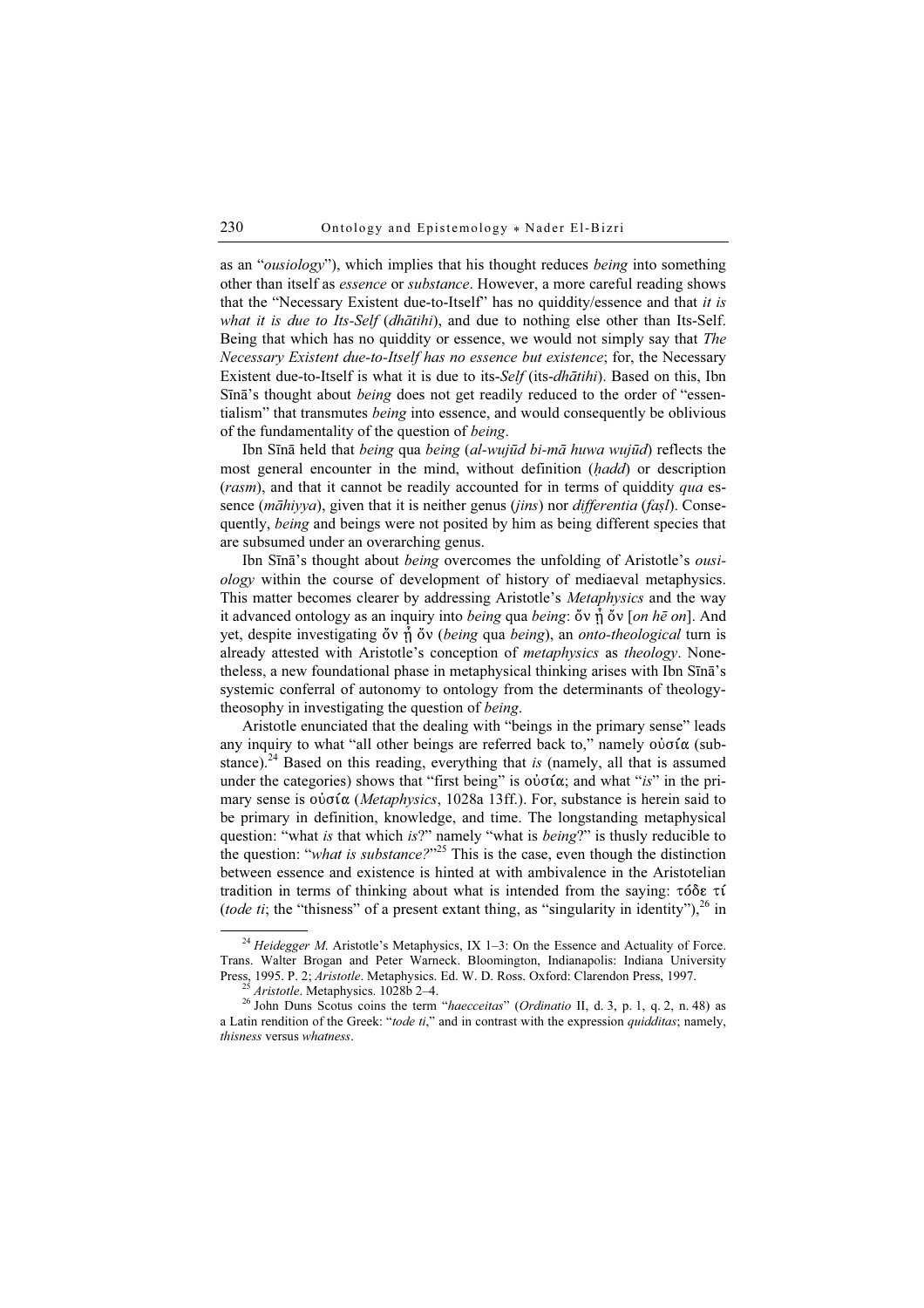contrast with the vague and hard to apprehend concept:  $\tau \delta \tau \mathbf{i} \gamma \mathbf{i} \gamma \mathbf{e} \mathbf{i} \gamma \alpha \mathbf{i}$  (to ti  $\bar{e}n$  einai; "what it was for something to be the thing it is!"). Aristotle's doctrine of being (developed in its historical unfolding as a "doctrine of substance"), carries two determinations: it answers the question about the essence of something, while also positing that thing as an individual (Metaphysics, 1028a 10). In addition, given the manifoldness of beings, and, consequently, that being has many meanings, these do nonetheless refer in unity to  $o\dot{o}$  (*Metaphysics*, 1003a 33), which acts as some sort of υποκείμενον (hupokeimenon); namely as what always already lies present at the basis of all the meanings of being. In this, there is some sort of a "sustaining and guiding basic meaning" upon which the other meanings "can be said." In speaking about beings something alongside is murmured, namely being itself, wherein the sustaining and leading fundamental meaning of being ( $\epsilon \tilde{i}$ v $\alpha$ ,  $\tilde{o}$ ν [einai, on]), to which all the other categories are carried back, is:  $o\dot{v}\sigma\dot{\alpha}$  (*ousia*).

Given that Ibn Sīnā's wājib al-wujūd bi-dhātihi is not substance, nor is it in a subject,<sup>27</sup> the question of *being* is not reduced with him to that of  $o\dot{o}o\dot{o}i\alpha$ . Ibn Sīnā carefully unveils "an ontological difference between being and beings," which ultimately grounds the correlative distinction he draws between existence (wujūd) and essence ( $m\bar{a}h_i y v a$ ). However, this uncovering is rather subjected to concealment by way of appealing to causality, which is partly derived from the metaphysical entailments of thinking about  $o\dot{o}o\dot{o}a$  as what is self-same, eternal and necessary.

We noted above that Ibn Sīnā's notion of "The Necessary Existent due-to-Itself" is not prior to being from an epistemic and ontological standpoint, given that it is derived from thinking about being under the modality of necessity, we may also further envisage that Ibn Sīnā's "Necessary Existent due-to-Itself" is not beyond being, as what might be entailed by the Greek expression ύπέρούσιος (huperousios; namely as a linguistic designator derived from the combination of the appellations  $\dot{v}\pi\epsilon\rho$  and  $\dot{v}\sigma\alpha\alpha$ . Yet, the expression  $\dot{\theta}$ πέρούσιος may itself be rendered as "beyond ούσία" and not readily as "beyond being." This is the case given that  $o\dot{o}o\dot{o}a$  is *substance (jawhar)* and not being (wujūd) per se; in this sense,  $\hat{\nu}$ πέρούσιος would be more fittingly rendered as "beyond substance." After all, *being* is not reducible to substance, essence, or idea. Consequently, it is principally from the standpoint of *ousiology* and its metaphysical unfolding that *being* is reduced to  $o\dot{o}o\dot{o}i\alpha$ . In view of this classical ontological reduction,  $\dot{\theta} \pi \epsilon \rho \dot{\theta} \dot{\theta}$  is rendered as "beyond *being*"; thus indirectly contributing to the oblivion of the question of being.

Ibn Sīnā attends to the question of being on new ontological grounds that do not leave the question of the meaning of being radically un-thought nor simply reduce that meaning to something else other than itself. With him, the ousiological ramifications of Aristotle's Metaphysics are eschewed, and the intuitive

 $^{27}$  *Ibn Sīnā*. Livre des Directives et Remarques. P. 367–369.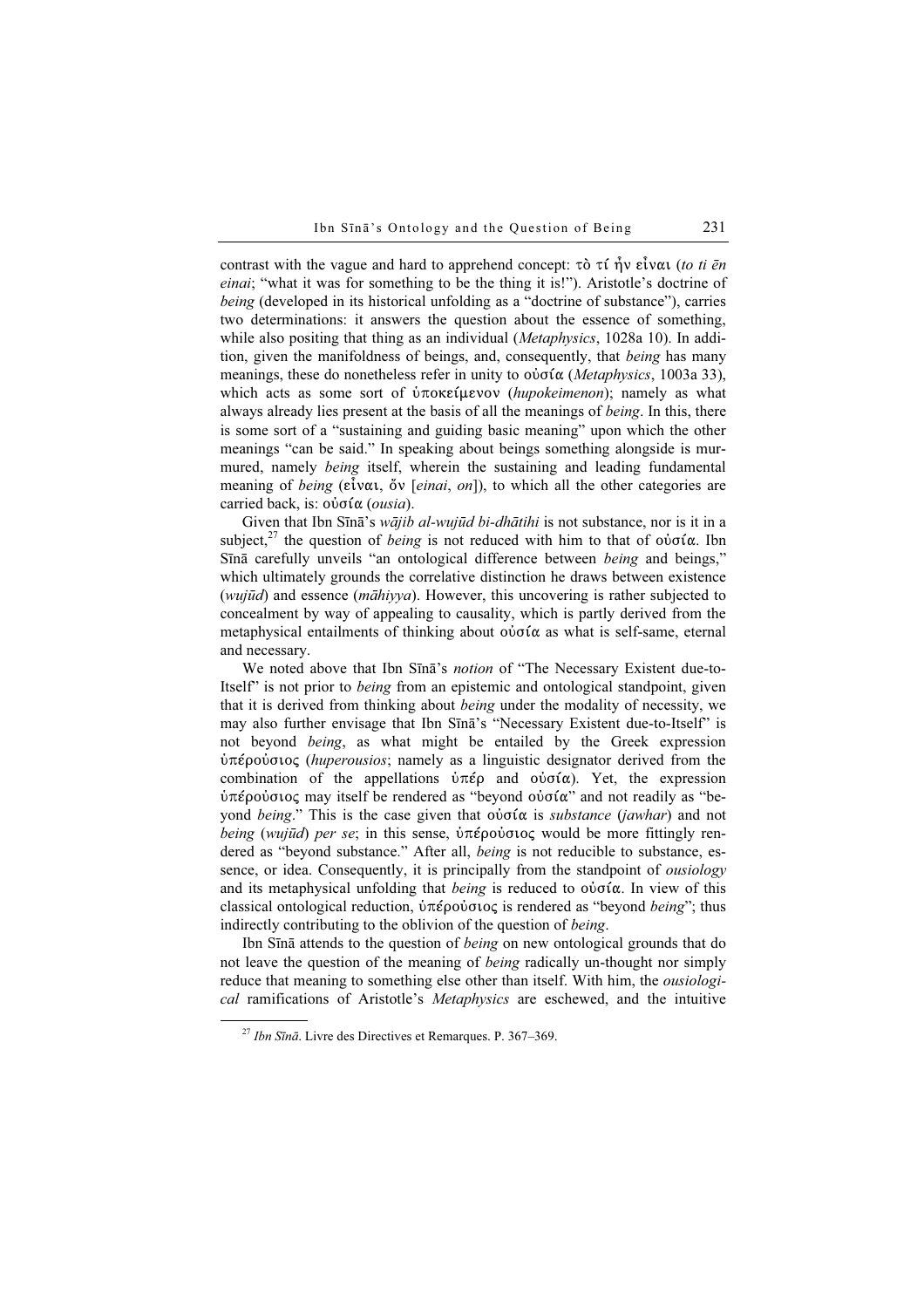wonder about being is not entirely reduced to being a research-oriented philosophy that addresses the question of the meaning of being from the standpoint of what substance is (which would be forgetful of the fundamentality of the question of being).

## VIII. European Ontological Turns: Avicenna Latinus!

Ibn Sīnā's ontological reflections underpinned the mediaeval debates of European scholasticism over the distinctio and compositio between the quiddity qua essentia of a being and its way of being qua existentia. The distinction between essence and existence was expressed into a distinctio realis (in reality) within the tradition of Thomism (Thomas Aquinas), and it was rendered as a *dis*tinctio formalis or modalis (formal or modal) within the legacy of Scotism (Duns Scotus), and articulated as distinctio rationis (rational, in the mind) within the teachings of Francesco Suárez.<sup>28</sup> The scholastic ontology was structured in terms of disjunctive binaries, such as: ens infinitum vs. ens finitum (infinite vs. finite), ens increatum vs. ens creatum (uncreated vs. created); ens necessarium vs. ens contingens (necessary vs. contingent); ens per essentiam vs. ens per participationem (essential being vs. participatory being); actus purus vs. ens potentiale (actuality vs. potentiality); ens a se vs. ens ab alio (being due to self vs. being due to another), etc. Consequently, the Divine, conceived as ens perfectissimum, is also: ens a se, ens infinitum, ens increatum, ens necessarium, ens per essentiam, actus purus! (The Perfect essentially exists due-to-itself; as an infinite, uncreated, and purely actual Existent). These Latinate notions rested on adaptations of Ibn Sīnā's reflection on the ontological difference between: wājib alwujūd bi-dhātihi (Necessary-Being-due-to-Its-Self) and wājib al-wujūd bighayrihi (necessary-being-due-to-something-other-than-itself / contingent-beingin-itself) — "Wājib al-wujūd bi-dhātihi lā māhiyya lahu, huwa huwa bi-lā ḥadd wa lā rasm";<sup>29</sup> Necessary-Being-due-to-Its-Self is without quiddity, it is Itself without definition or description; its essence is *being*.

The scholastic meditations on the distinctio and compositio between the quiddity qua essentia of a being and its way of being qua existentia, which were inspired by adaptive interpretations and assimilative re-conceptualizations of Ibn Sīnā's ontology, eventually underpinned "the Kantian thesis about being," which speculated about "the impossibility of having an ontological proof," in terms of also reflecting on the transcendental dialectical inferences of pure reason. Being

<sup>&</sup>lt;sup>28</sup> Respectively in Aquinas' *Quaestiones Quodlibetales, Summa theologiae*, and *De veritate*; in Duns Scotus' *Reportata Parisiensia*; and Suárez's *Disputationes metaphysicae*.

 $t^{29}$  Ibn Sīnā. Kitāb al-Shifā'. P. 36–39, 43–47, 350–355; Ibn Sīnā. Kitāb al-Najāt. P. 255, 261–265, 272–275, 283–285; Ibn Sīnā. Al-Ishārāt wa-'l-tanbīhāt. P. 65; Ibn Sīnā. Kitāb al-Hidāya. Ed. M. 'Abdū. Cairo, 1874. P. 262–263.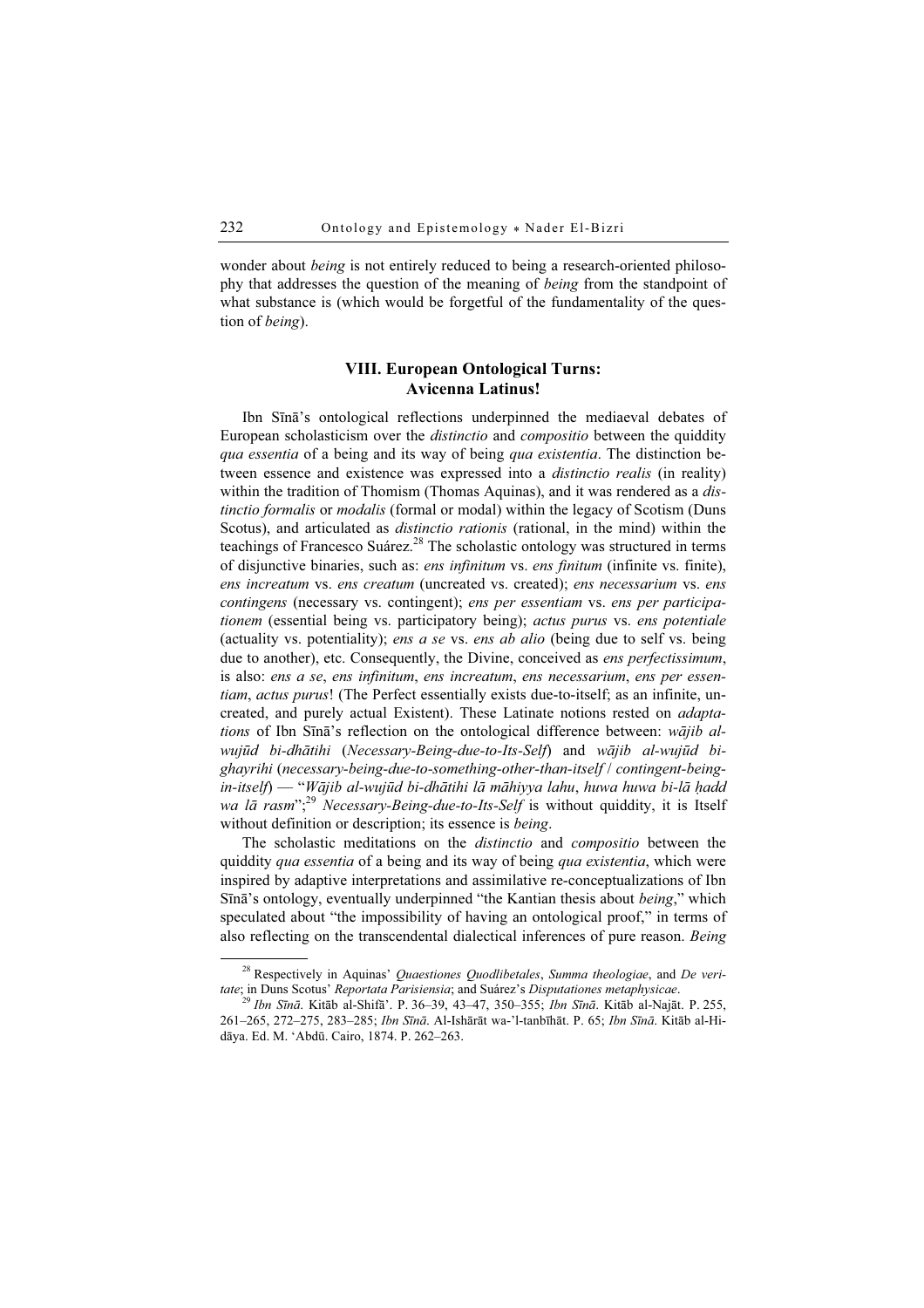was not grasped as "real predicate" and it only figured as a "copulative function" (what may be termed: wujūd rābit). Kant's thesis read as follows: "Being is obviously not a real predicate; that is, it is not a concept of something which could be added to the concept of a thing. It is merely the positing of a thing, or of certain determinations, as existing in-themselves. Logically, it is the copula of a judgment."<sup>30</sup> Consequently, the distinction between essentia and existentia does not readily correspond with the ontological difference between beings and being, rather it belongs to one or the other side of this binary bifurcation; hence, positing primordial essence as an opposite counterpart of primordial existence; and each instating a whole new tradition in metaphysics — namely, what in conceptual parallels found expression in history of ideas in Islam in terms of two onto-theological outlooks: one that focuses on the principality of essence, aṣālat  $al-m\bar{a}h$ iyya, as entailed by the illumination *ishrāqī* mysticism, and the other stresses on the priority of existence, așālat al-wujūd, within al-hikma almuta'āliyya theosophy.

### IX. Ontological Incongruities or Dialectics?

Despite Ibn Sīnā's groundbreaking and foundational novel directions in philosophy (overcoming Aristotle's ousiology, the reflection on the connection and distinction between essence and existence, the unveiling of the ontological difference between being and beings), his ontology still self-announces some profound internal tensions and unresolved incongruities in relation to the doctrine of being.<sup>31</sup> In view of attending to this matter to be thought, we will critically reconsider the question of *being* under the modality of "wājib al-wujūd bi-dhātihi."

As noted above, the expression "wājib al-wujūd bi-dhātihi" literally means: "that whose existence or being is necessary due to itself." In a neuter conception, this modality points to an ambiguous and uncanny necessity in existing. The first sense of "wājib al-wujūd bi-dhātihi" would be: "necessary being due to itself' or "necessary existing due to itself," while the second significance of this appellation would be: "The Necessary Existent due to Itself." Given that with both renditions, "wajib al-wujud bi-dhatihi" is without quiddity, all we could confidently utter about this modality is that it designates necessary-existing-due-to-itself.

By rendering "wājib al-wujūd bi-dhātihi" as "necessary being due to itself," namely as the ground from which the *hypostasis* emanates, all we might be able to say about this uncanny *presencing* is that: "there is!" ("il y a!" "es gibt")

<sup>&</sup>lt;sup>30</sup> Kant I. Kritik der reinen Vernunft: Critique of Pure Reason A598–B626. <sup>31</sup> I discussed some of these aspects in detail elsewhere. See: *El-Bizri N*. Being and Necessity: A Phenomenological Investigation of Avicenna's Metaphysics and Cosmology //  $A$ .-T. Tymieniecka (ed.). Islamic Philosophy and Occidental Phenomenology on the Perennial Issue of Microcosm and Macrocosm. Dordrecht: Kluwer Academic Publishers, 2006. P. 243–261.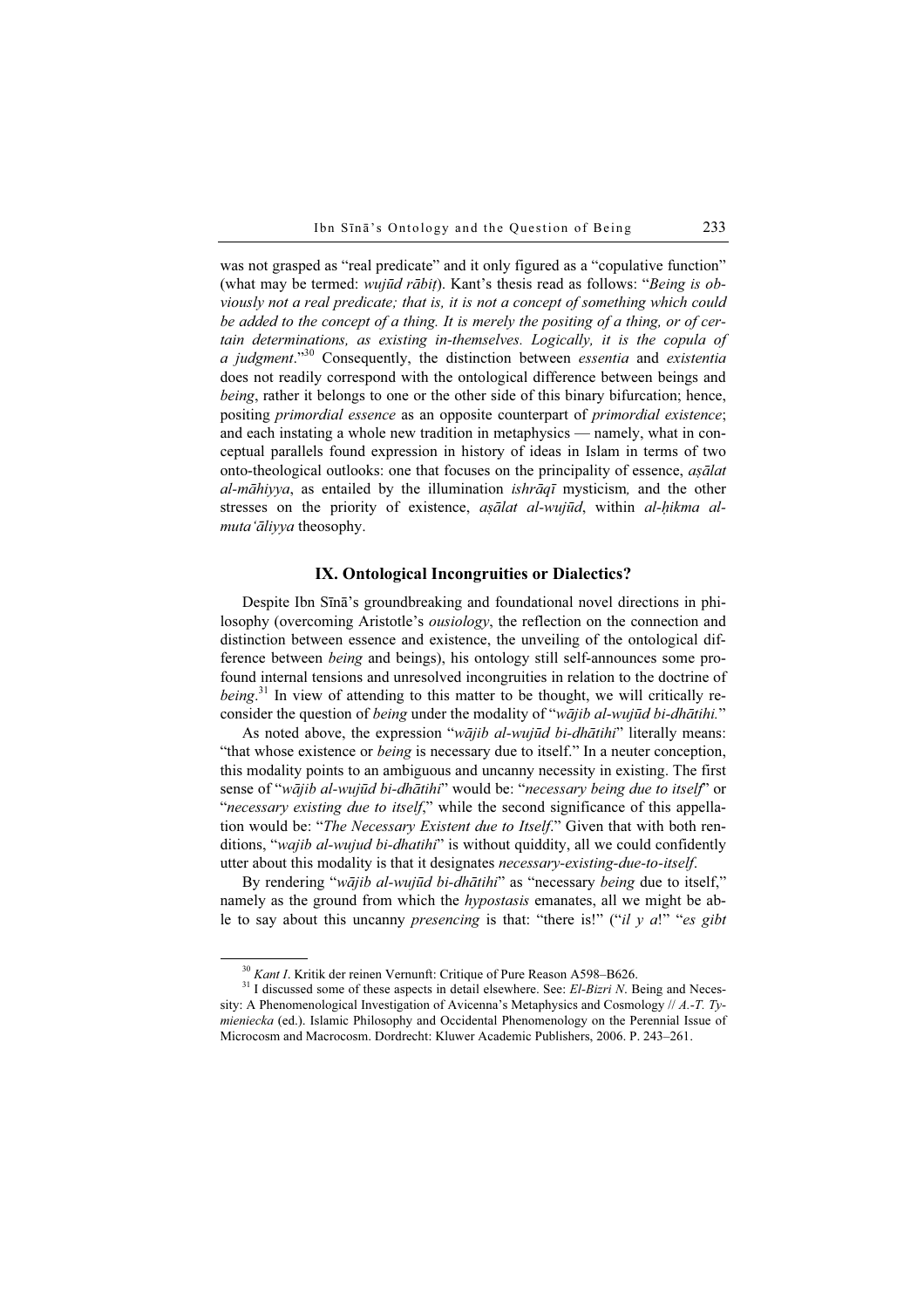Sein!") / "huwa!" or "hunālika!"<sup>32</sup> Accordingly, the Necessary (al-wājib) is not addressed as a determinate onto-theological Being qua Existent, but is rather posited as an immediate pure being that is equal to itself, namely being-itself as what does not need the mediation of anything other than itself for it to be. Consequently, it is indifferent to any determinateness of *being*.<sup>33</sup> As a simple selfrelation that is posited *a priori*, it is *necessary*. However, when we render "*wājib* al-wujūd bi-dhātihi" as "The Necessary Existent due to Itself" we move from pure *being*, to a determinateness in *being*. The Necessary Existent due to Itself is not merely being-itself but is rather a self-posited being-for-itself, which surges by way of excluding otherness, namely the All as contingents. It thus maintains Itself as the One by the exclusion of the many through an act of repulsion that posits the All as what issues forth from Its own *coming-out-of-Itself* into otherness. In this, the One, namely The Necessary Existent due to Itself, remains related to what It excludes by way of attraction; wherein everything is quasidetached and ultimately returns to the One from which it came forth. For, attraction is an integrative gathering of everything in the One. It is thus reflective of immanence, in the sense that it is akin to the Neo-Platonist consideration of all existents as being gradationally transparent beings that let the divine light shine forth through them. This is set in contrast with transcendence, which is exemplified by creatio ex nihilo paradigms, wherein beings are excluded and opaque, given that the divine light does not refract through them and is rather taken to be an absolutely separate beyond.

In the double movement of repulsion and attraction, of emanation and return, the "Necessary Existent due to Itself" is revealed as being the initiating ground and the final destiny (al-mabda' wa-al-ma'ād).<sup>34</sup> As ground, It is assumed as an ever-present base for all that issues forth from  $It$ . It thus acts as what always already lies present at the basis of what follows from *It*. Polemically, *It* bears the character of a ύποκείμενον (hupokeimenon) like what is attested with Aristotle's  $o\dot{v}\sigma\dot{\alpha}$  (*ousia*). In this, "The Necessary Existent due to Itself" is: (i) *being*for-self, as what excludes the All, namely, repulses (emanates) the many from the One, and is also (ii) being-for-other, as a self-repulsion of Itself into otherness that re-gathers the All in attraction qua return.<sup>35</sup> We could say that pure being, as entailed by the *neuter* expression "necessary *being* due to itself," becomes a derivative determinate being qua existent as: The Necessary Existent due to Itself.

<sup>&</sup>lt;sup>32</sup> Given that: "there is" ("il y a"), absence turns into some sort of presence of an impersonal "existing" (exister); see: Levinas E. Le temps et l'autre.  $4<sup>th</sup>$  edition. Paris: Presses Univer-<br>sitaires de France. 1991. P. 25–26.

 $33$  This is what Hegel attributes to Greek ontology in his Science of Logic (see: Hegel G.W.F. Science of Logic. Trans. A. V. Miller, ed. H. D. Lewis. Atlantic Highlands, N.J.: Humanities Press International. 1996. P. 95–101).

 $34$  Hegel. Science of Logic. P. 170–177.<br><sup>35</sup> Hegel. Science of Logic. P. 164–165.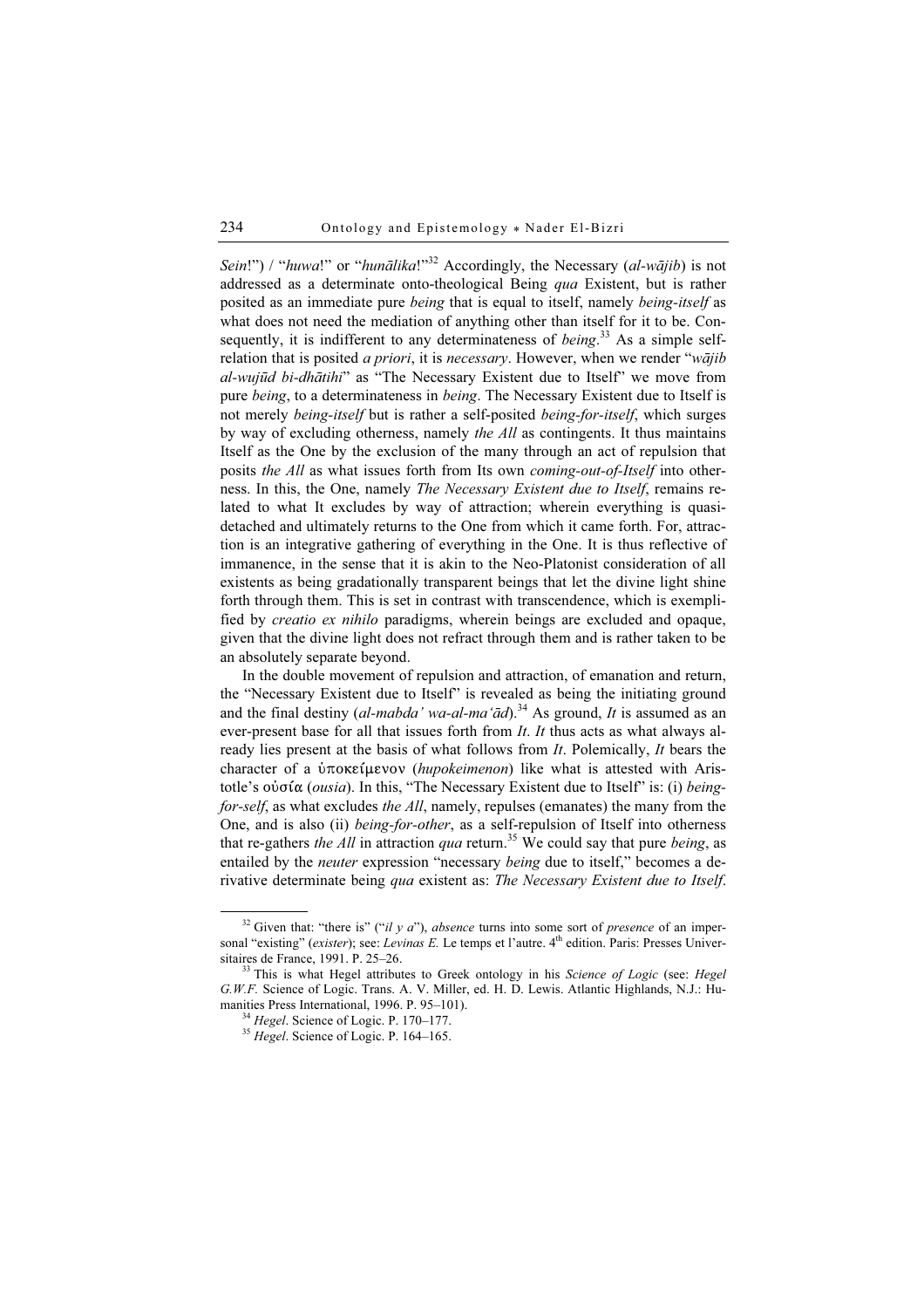Even by saying "necessary being," we already let being show itself as determinateness, and even when uttering: "there is," Ibn Sīnā's consideration of being under the modality of necessity bears some form of determinateness; for it is not implying that the "there is" ("il y a") is that of a paradoxical mode of: "existing without existent!" ("exister sans existant").<sup>36</sup> Based on what has been addressed hitherto, it seems that what falls under the appellation "wājib al-wujūd bi-dhātihi," bears the confusing status of appearing to be a derivational determination of what is rather indeterminate. This determinateness occurs by way of what may be described as "sublation," namely, the eventuality of being preserved and kept, as well as being at the same time surpassed and ended. Something is thus sublated when it enters into a seemingly self-effacing unity with its opposite. However, what acts as the starting ground for a process of becoming is subsumed also within the folds of what issues forth and follows from it.<sup>37</sup> Pure *being* is thus self-sublated by becoming determinate being, even if such determinateness is not associated with quiddity. For, as what is indeterminate, it is *sublated* into what is determinate as "The [Godhead] Necessary Existent due to Itself" (with what this entails in terms of contemplating the divine essence and attributes). We could even say that pure being, as what is utterly indeterminate, is even self-sublated when considered as necessary "being," while being moreover subjected to further determinateness by becoming "a determinate being," namely the One qua The Necessary Existent due to Itself; in this, pure being lets determinate being appear. The determinateness of being in the modality of The Necessary Existent due to Itself is ultimately a movement from being-itself to beingfor-self. It thus appears as being a self-mediated and determinate *subject* that turns Itself into being-for-other. With The Necessary Existent due to Itself, something else is posited, namely what is *other*. Through Its own Nature, through Its-Self (dhātihi), The Necessary Existent due to Itself relates to what is other than Itself. Being-within-self includes negation within itself as an indeterminate being-for-other, which ultimately becomes a determinate otherness in the All; namely every contingent that has turned in actuality into a necessary existent due to something other than itself via a hierarchical existential chain of actualizing causes.

Based on this reading, pure being, as what is utterly indeterminate, is in its immediacy necessary *being* that is as such as *being-itself*. It then passes into determinateness as a determinate being, namely The Necessary Existent due to Itself that is as such as being-for-self. As the One, The Necessary Existent due to Itself turns into being-for-other by way of Its own self-repulsion into the manifold many qua otherness. Pure being, which is without quiddity, definition or description, and is said to be beyond the categories while being non-mediated,

<sup>&</sup>lt;sup>36</sup> This paradoxical notion was suggested by Levinas in *Le temps et l'autre*. <sup>37</sup> Hegel. Science of Logic. P. 70–74, 107–108.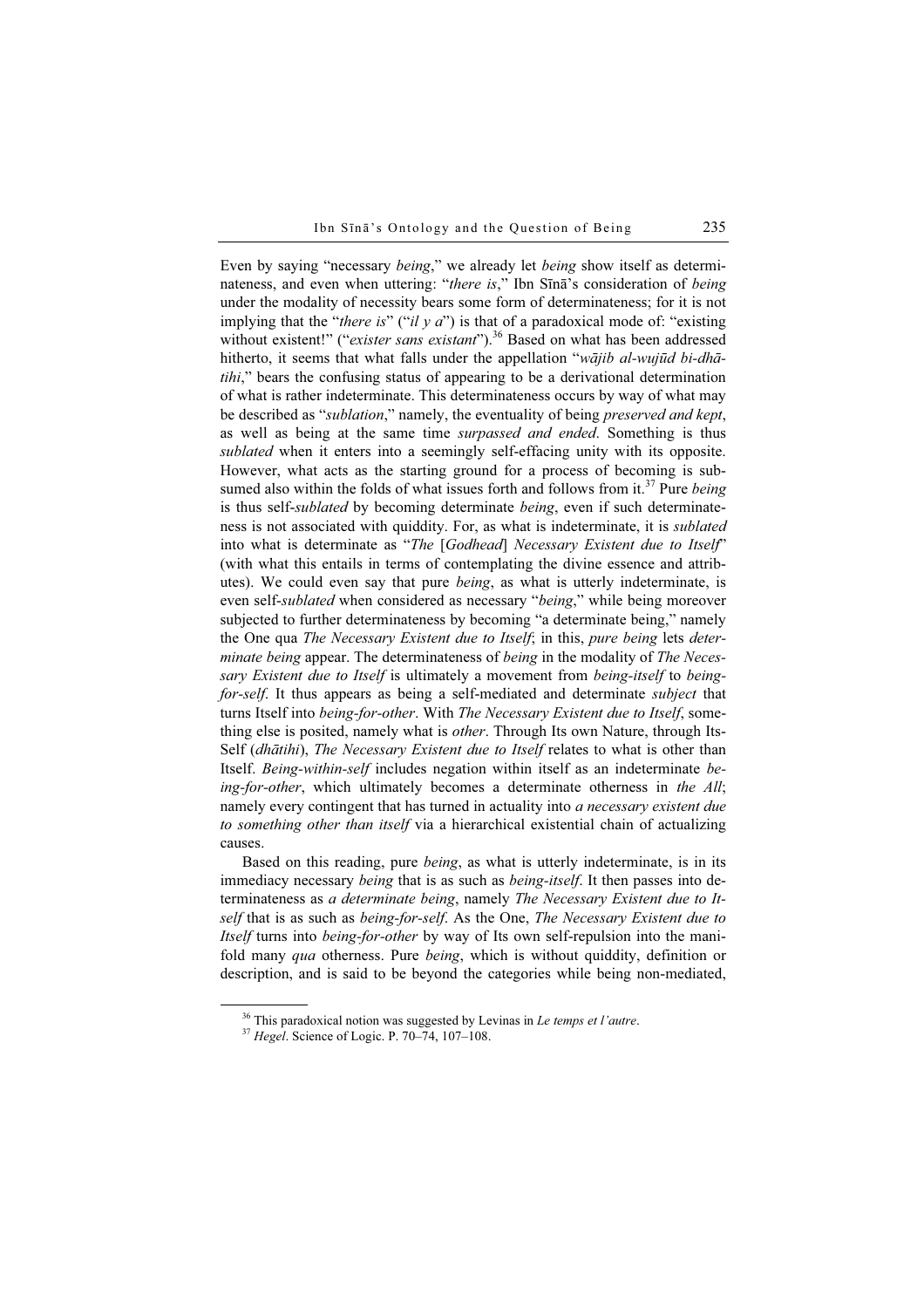utterly indeterminate, and only equal to itself, seems perplexingly to be also construed as a determinate being. Pure being thusly becomes The Necessary Existent due to Itself, which is not simply "what It is due to Itself," but, ultimately, and by way of all existing beings, is also being-for-other. To translate this abstracting analysis into more specific particularities of Ibn Sīnā's system we would say that pure *being* is reduced into *a determinate being* due to causation and the role it plays in the context of accounting for the question of being in terms of the modalities of necessity and contingency. The causal connection and its existential imports belong to a metaphysics that is motivated by the notion of actualitas, namely that which pertains to productivity and making. One could consequently hold that the question of being is veiled when being is itself accounted for as a determinate being. Yet, pure being cannot be understood as "a Being," nor can being be defined by attributing beings to it.<sup>38</sup> Although we attest with Ibn Sīnā's ontology a mindful attempt to unveil "the ontological difference between being and beings," it paradoxically remains to be the case that what self-announces itself as an ontological difference between *being* and beings gets re-concealed by the causal character of his ontology and the philosophy of actualitas on which it rests. By combining the metaphysics of necessity with a theology of contingency, Ibn Sīnā's system unveiled an ontological difference between being and beings, and facilitated an overcoming of ousiology and the encumbering aspects of essentialism; and yet, the further unfolding of this line in thinking eventually re-concealed this fundamental ontological difference.

Pure being qua being-itself and The Necessary Existent due to Itself qua being-within-Itself (as being-for-self/being-for-other), both describe divergent moments in Ibn Sīnā's ontology. Pure being qua being-itself unveils the ontological difference between *being* and beings, while *The Necessary Existent due to Itself* qua being-within-Itself (as being-for-self and being-for-other) re-veils it. Although this state of affairs may be seen by some as being indicative of a classical tendency to cede the question of the meaning of being into forgetfulness, Ibn Sīnā did nonetheless raise the question of being anew, even if the moment of unveiling and un-concealment was unpredictably coupled with another that veiled and concealed. With this variation, which to some appears as being metaphysically unhandsome, Ibn Sīnā's foundational ontology did creditably reveal the perennial paradox that confronts those who attentively address the subtleties of the question of being by way of attending to the un-concealment and concealment of the graceful sending (granting) and dramatic withdrawal of being. This remarkable endeavour in ontology still calls for thinking, and it resists the dominance of the oblivion of the question of being in metaphysics and onto-theology. Even if we claim that: "being is the most universal, indefinable, and self-evident," this

 $38$  This reflects the attempt to avoid the use of the verbal "to be" that entails a tautological self-predication of being. See: Prudhomme J.O. God and Being: Heidegger's Relation to Theology. Atlantic Highlands, N.J.: Humanities Press International, 1997. P. 152.